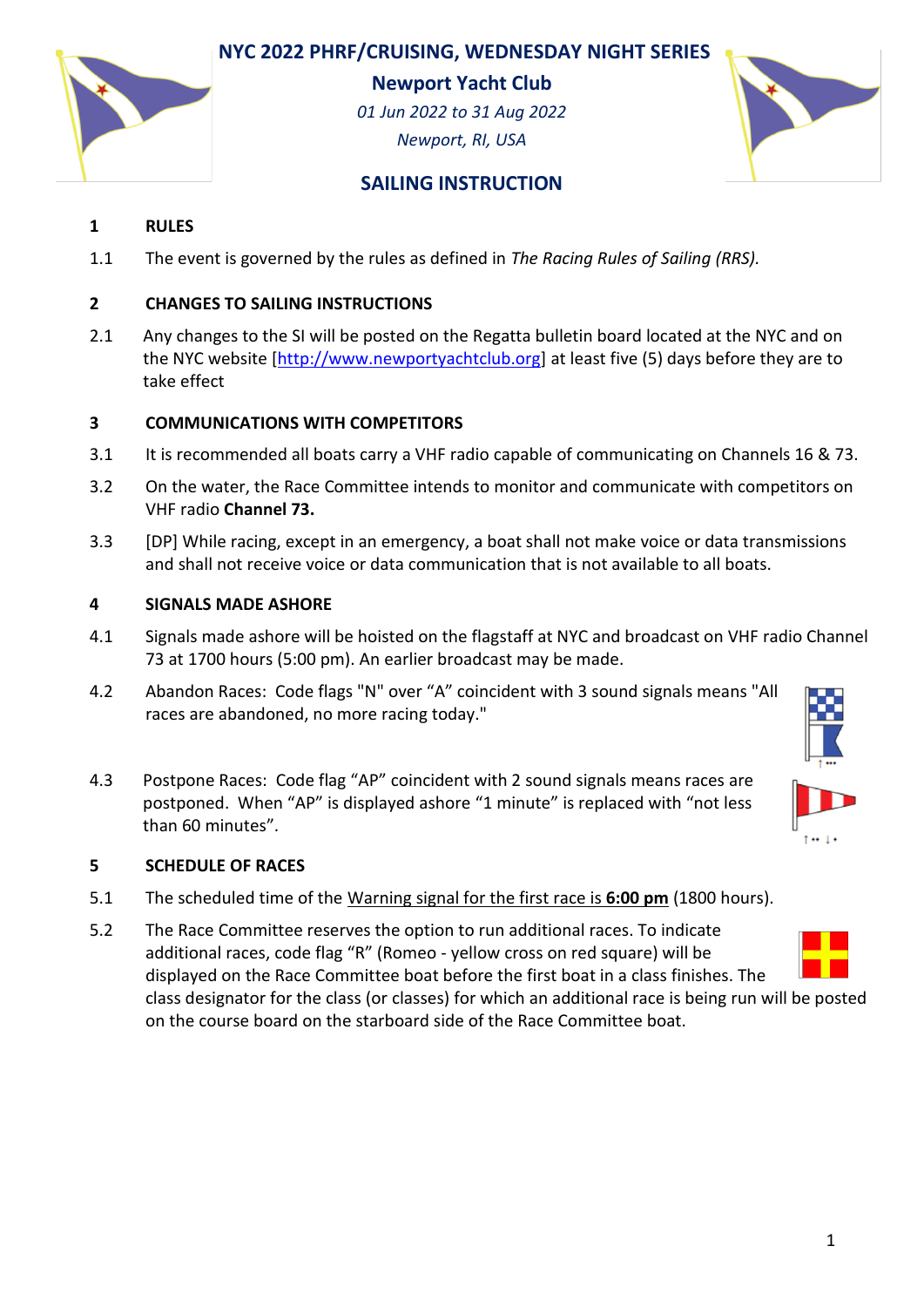### **6 CLASS FLAGS**

6.1 The class flags are:

| <b>Class</b>                         | <b>PHRF Rating</b>             | <b>Course Board</b><br><b>Designator</b> | <b>Class Flag</b> |
|--------------------------------------|--------------------------------|------------------------------------------|-------------------|
| Class IV (Multihulls)                | n/a                            | IV                                       |                   |
|                                      |                                |                                          | Pennant 4         |
| Class I                              | Spinnaker                      |                                          |                   |
|                                      |                                |                                          | Pennant 1         |
| Class II                             | Non-spinnaker,<br>below 190    | $\mathbf{I}$                             |                   |
|                                      |                                |                                          | Pennant 2         |
| Class III                            | Non-spinnaker,<br>190 or above | Ш                                        |                   |
|                                      |                                |                                          | Pennant 3         |
| J/22<br>(Sail Newport Charter Fleet) | n/a                            | J22                                      | $\frac{1}{22}$    |
| Ensign                               | Non-spinnaker                  | $*$ F $*$                                |                   |

#### **7 RACING AREA**

- 7.1 Races are conducted on Narragansett Bay, East Passage.
- 7.2 In general, the starting area is in the vicinity west of Goat Island and north of Fort Adams (vicinity of buoy "A" as indicated on the 2021-2023 South Bay Race Chart).



# **8 COURSES**

8.1 Courses are selected from the established list of courses defined on the 2021-2023 South Bay Race Chart published by Sail Newport.

> *While supplies last, printed copies of the chart are available from the NYC Club Steward Office or Dock Office and from Sail Newport. An electronic .PDF copy is available at the Sail Newport website [\[https://sailnewport.org](https://sailnewport.org/)*] *under "Regattas".*

8.2 No later than the Warning signal of the first race, the Race Committee will post the courses for each class on the starboard side of the Race Committee boat.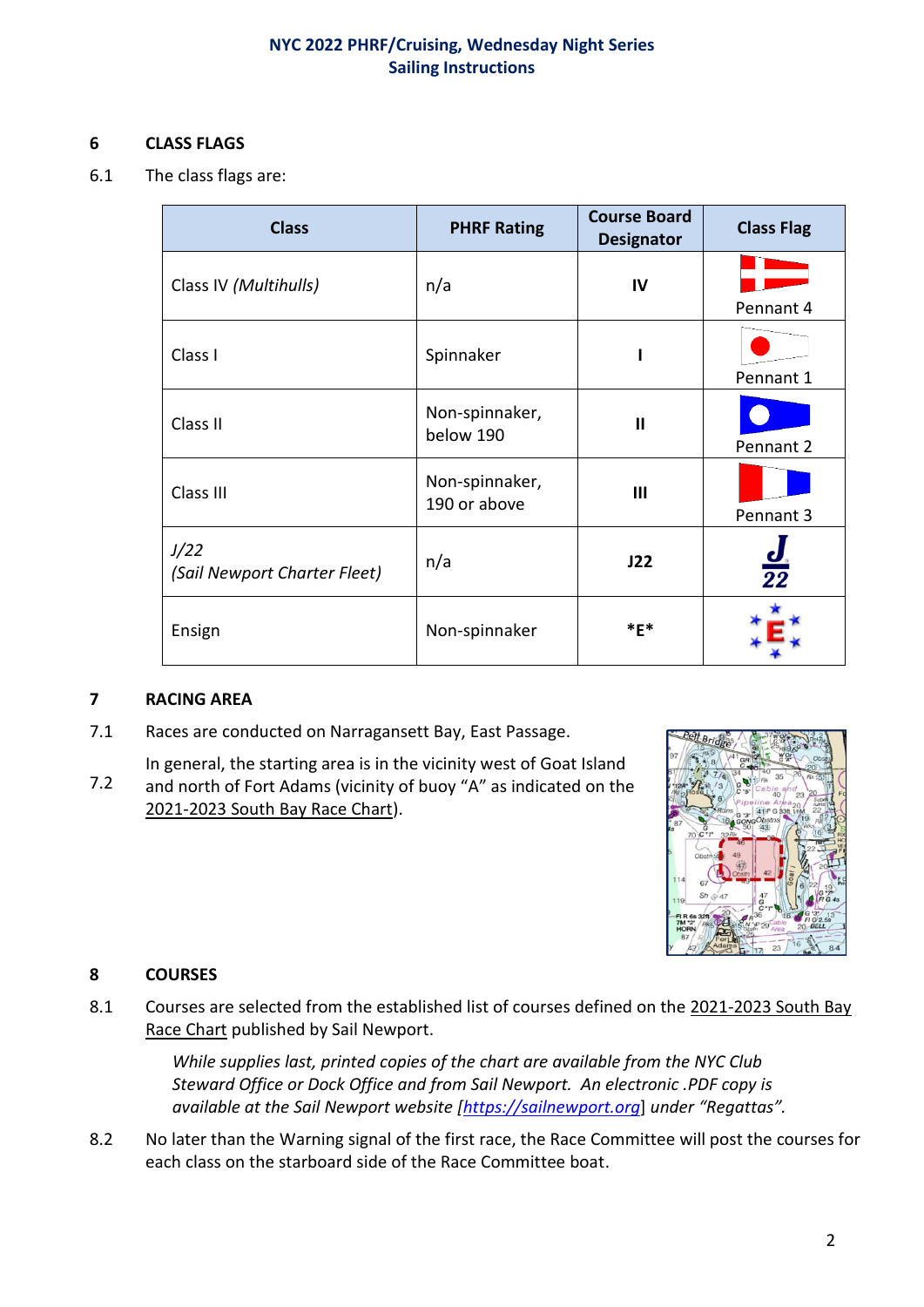- 8.3 Information for each class is posted top to bottom, left to right. That is, the course number is below the class designator. The start sequence is read left to right.
- 8.4 A number in parentheses below a course indicates the number of laps to be sailed, one (1) being understood. For example, a number two in parentheses (2) under a course number indicates that the entire course is to be sailed twice around.
- 8.5 Race Committee will make every effort to select courses that allow for participants to finish and return to port prior to sunset.

### **9 MARKS**

9.1 Marks are a combination of government and special marks as described on the 2021-2023 South Bay Race Chart published by Sail Newport.

### **10 OBSTRUCTIONS**

- 10.1 The following areas are designated as obstructions:
	- a) the area of *The Dumplings* or between those rocks and Jamestown shore
	- b) the rock near Fort Wetherill and the Jamestown shore
	- c) *Citing Rock* east of Rose Island
- 10.2 Competitors shall not sail between Rose Island and the Newport (Pell) Bridge.
- 10.3 Competitors shall pass under the Newport (Pell) Bridge only through the center span.
- 10.4 The start/finish line is an obstruction except when starting or finishing. **Once a boat properly starts, she shall not sail through the start/finish line** other than to finish unless the start/finish mark is also a mark of the course.

# **11 THE START**

- 11.1 Starting signals will be made in accordance with the RRS 26 (Starting Races).
- 11.2 The Race Committee intends to conduct **rolling starts**, whereby the Start of one class will be concurrent with the Warning for the next class.
- 11.3 Two or more classes may be started at the same time. Multiple class flags will be displayed as the Warning signal in this case.
- 11.4 The start line is between the orange flag on the Race Committee boat and the starting mark.
- 11.5 **Boats in a class whose warning signal has not been made shall keep clear of the starting area during the starting sequence for other races.**
- 11.6 A boat that does not start within **4 minutes** after her starting signal will be scored *Did Not Start* (DNS) without a hearing. This changes RRS A5.1 and A5.2.
- 11.7 Two or more boats of the same class must start within their time limit for a race to be scored for that class.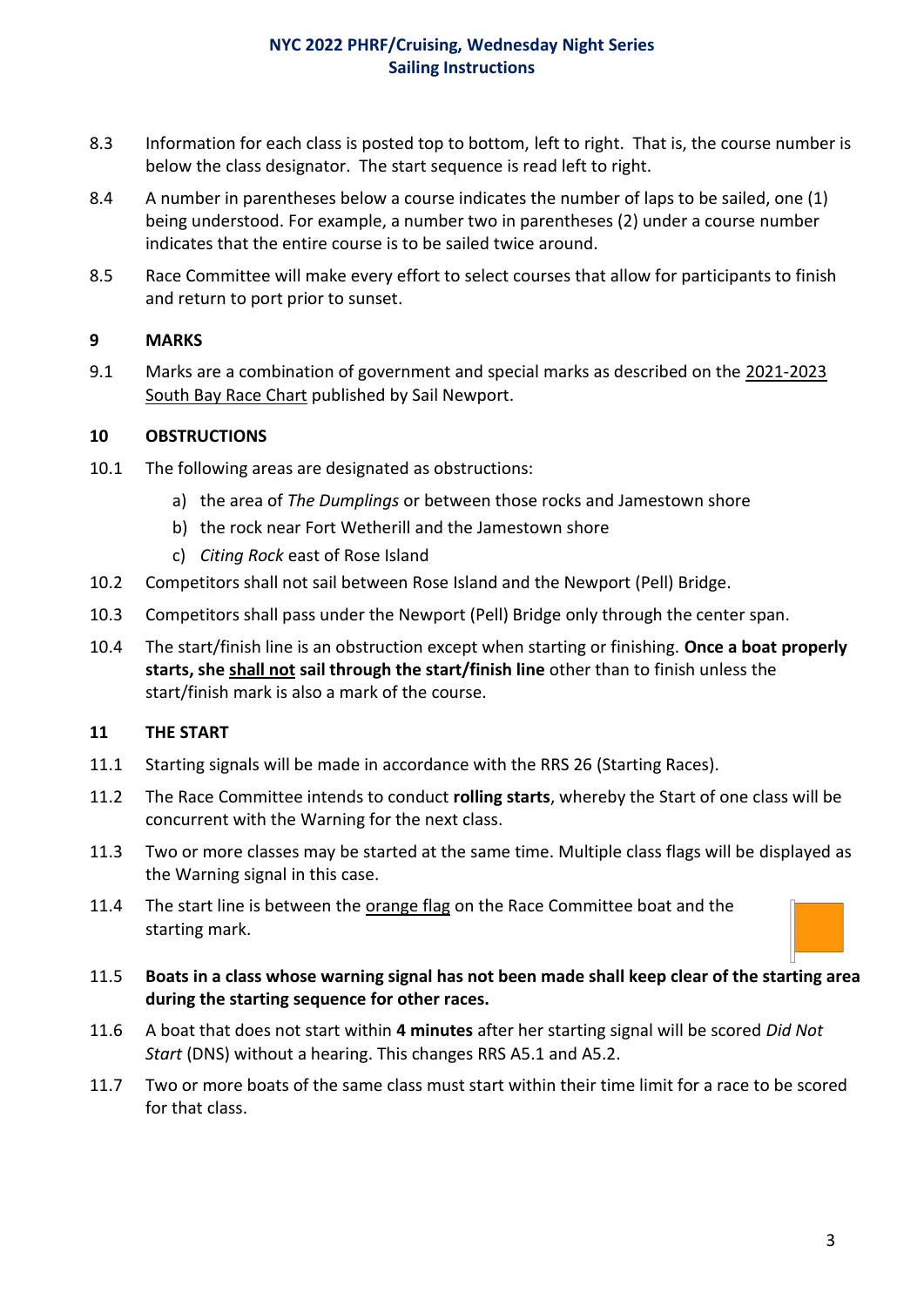11.8 RRS 29.2 (**General Recall**) is amended as follows: A recalled class will restart after all subsequent classes in the original starting sequence. The Warning for the recalled class will be concurrent with the Start of the last class in the original starting sequence (rolling start continues). If there is more than one general recall,  $\phi_{\bullet\bullet}$ class order will be maintained.

## **12 FINISHING**

- 12.1 The finish line will be between the blue flag displayed on the Race Committee boat and the starting mark.
- 12.2 When a course is shortened the finish line will be between an orange flag on the Race Committee boat and the nearby mark. A shortened course is indicated when code flag "S" (Sierra – white with blue square) is displayed on the Race Committee boat accompanied by two (2) sound signals.



#### **13 TIME LIMITS**

- 13.1 The time limit for all classes is 30 minutes after sunset.
- 13.2 Any boat that finishes more than 30 minutes after the first boat in its class that sails the course and finishes, or more than 30 minutes after sunset, whichever comes first, will be scored DNF (Did not finish) by the Race Committee without a hearing. This changes RRS A5 (Scores Determined by the Race Committee).

#### **14 HEARING REQUESTS**

- 14.1 A protesting boat shall comply with RRS 61.1 (Informing the Protestee) and shall notify the Race Committee of their intent to protest upon finishing the race in which the incident occurred.
- 14.2 Protests shall be filed at NYC no later than 2100 (9:00 pm) on the day after the race. Protest forms are available at NYC or on the US Sailing website. Protestors may deposit completed forms in the Regatta Committee box located in the hallway on the NYC first floor or email them to: [Regatta@NewportYachtClub.org](mailto:Regatta@NewportYachtClub.org)

#### **15 SAFETY REGULATIONS**

- 15.1 **Checking In**: Each boat shall sail by the Race Committee boat before their Preparatory signal to hail her sail number, the class in which she will race, and her Team Name if applicable. Each boat shall receive acknowledgement from the Race Committee.
- 15.2 **Withdrawal**: Boats withdrawing from a race shall inform the Race Committee as soon as possible either directly or on VHF Channel 73. Any boat unable to contact the Race Committee directly shall report its withdrawal to the NYC Dock Office (Tel: 401-846-9410) and ask to have the information relayed to the Race Committee.
- 15.3 **PFD Requirement**: In accordance with Rhode Island law children under 13 years of age shall wear a USCG approved personal floatation device (PFD) whenever they are aboard a boat unless they are below decks or in an enclosed cabin.